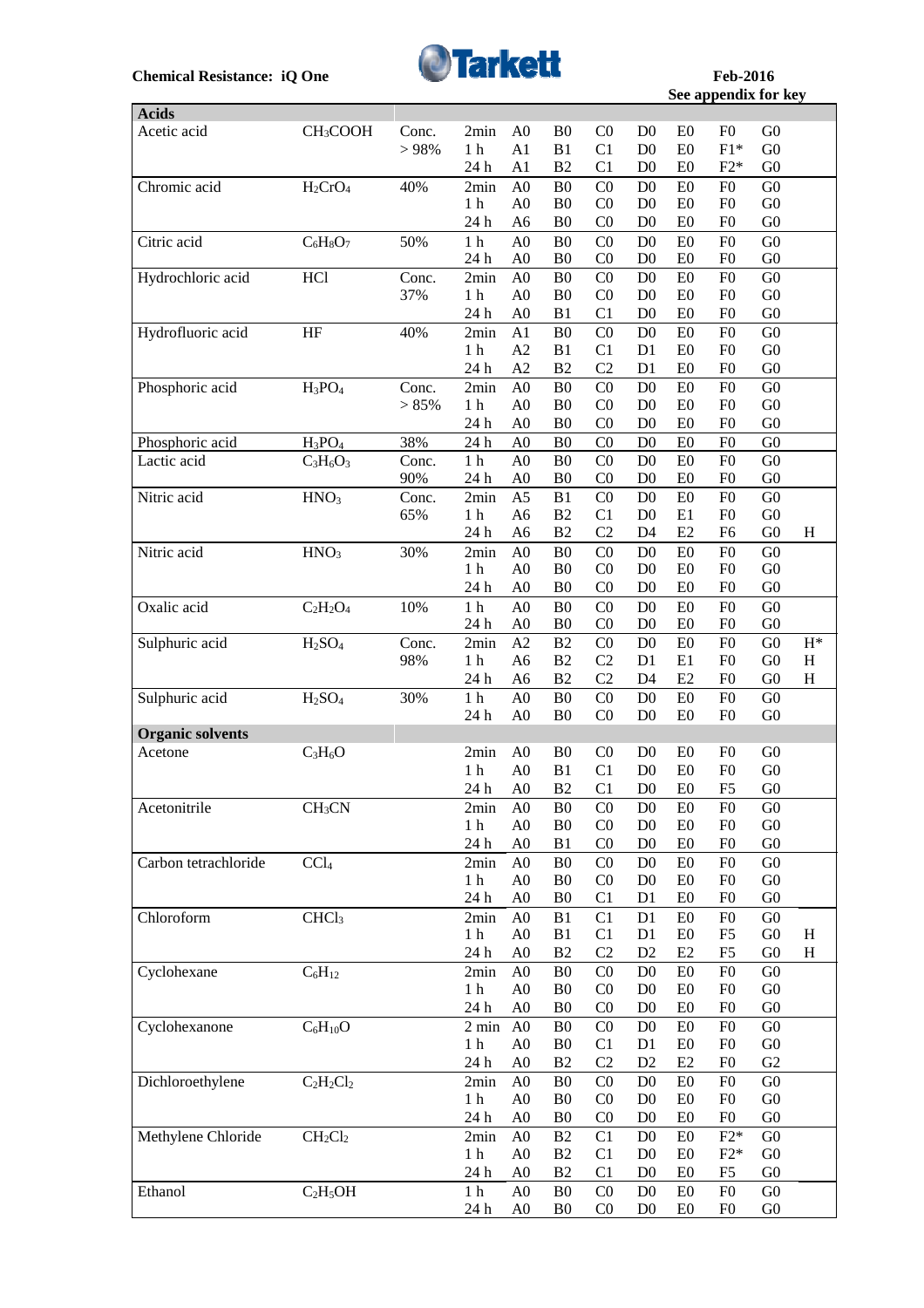

## **See appendix for key**

| Organic solvents, cont. |                     |                  |                        |                |                      |                |                                  |                                  |                |                |              |
|-------------------------|---------------------|------------------|------------------------|----------------|----------------------|----------------|----------------------------------|----------------------------------|----------------|----------------|--------------|
| Ethyl acetate           | $C_4H_8O_2$         |                  | 2min                   | A <sub>0</sub> | B <sub>0</sub>       | C <sub>0</sub> | D <sub>0</sub>                   | E <sub>0</sub>                   | F <sub>0</sub> | G <sub>0</sub> |              |
|                         |                     |                  | 1 <sub>h</sub>         | A <sub>0</sub> | B <sub>0</sub>       | CO             | D <sub>0</sub>                   | E <sub>0</sub>                   | F <sub>0</sub> | G <sub>0</sub> |              |
|                         |                     |                  | 24 h                   | A <sub>0</sub> | B <sub>0</sub>       | C <sub>0</sub> | D <sub>0</sub>                   | E <sub>0</sub>                   | F <sub>0</sub> | G <sub>0</sub> |              |
| Ethylene glycol         | $C_2H_6O_2$         |                  | 24 h                   | A <sub>0</sub> | B <sub>0</sub>       | C <sub>0</sub> | D <sub>0</sub>                   | E <sub>0</sub>                   | F <sub>0</sub> | G <sub>0</sub> |              |
| Diethyl ether           | $(C_2H_5)_2O$       |                  | 2min                   | A <sub>0</sub> | B <sub>0</sub>       | C <sub>0</sub> | D <sub>0</sub>                   | E <sub>0</sub>                   | F <sub>0</sub> | G <sub>0</sub> |              |
|                         |                     |                  | 1 <sub>h</sub>         | A <sub>0</sub> | B <sub>0</sub>       | C <sub>0</sub> | D <sub>0</sub>                   | E <sub>0</sub>                   | F <sub>0</sub> | G <sub>0</sub> |              |
|                         |                     |                  | 24 h                   | A <sub>0</sub> | B <sub>0</sub>       | C <sub>0</sub> | D <sub>0</sub>                   | E <sub>0</sub>                   | F <sub>0</sub> | G <sub>0</sub> |              |
| n-Hexane                | $C_6H_{14}$         |                  | $1\ \mathrm{h}$        | A <sub>0</sub> | B <sub>0</sub>       | C <sub>0</sub> | D <sub>0</sub>                   | E <sub>0</sub>                   | F <sub>0</sub> | G <sub>0</sub> |              |
|                         |                     |                  | 24 h                   | A <sub>0</sub> | B <sub>0</sub>       | C <sub>0</sub> | D <sub>0</sub>                   | E <sub>0</sub>                   | F <sub>0</sub> | G <sub>0</sub> |              |
| Formaldehyde solution   | CH <sub>2</sub> O   | 37 %             | 24 h                   | A <sub>0</sub> | B <sub>0</sub>       | C <sub>0</sub> | D <sub>0</sub>                   | E <sub>0</sub>                   | F <sub>0</sub> | G <sub>0</sub> |              |
| Methanol                | CH <sub>3</sub> OH  |                  | 1 <sub>h</sub>         | A <sub>0</sub> | B <sub>0</sub>       | C <sub>0</sub> | D <sub>0</sub>                   | E <sub>0</sub>                   | F <sub>0</sub> | G <sub>0</sub> |              |
|                         |                     |                  | 24 h                   | A <sub>0</sub> | B <sub>0</sub>       | C <sub>0</sub> | D <sub>0</sub>                   | E0                               | F <sub>0</sub> | G <sub>0</sub> |              |
| Methyl ethyl ketone     | $C_4H_8O$           |                  | $2 \text{ min}$        | A <sub>0</sub> | B <sub>0</sub>       | C <sub>0</sub> | D <sub>0</sub>                   | E0                               | ${\rm F0}$     | G <sub>0</sub> |              |
|                         |                     |                  | 1 <sub>h</sub>         | A <sub>0</sub> | B1                   | C <sub>0</sub> | D <sub>0</sub>                   | E0                               | $F2*$          | G <sub>0</sub> |              |
|                         |                     |                  | 24 h                   | A <sub>0</sub> | B1                   | C <sub>0</sub> | D <sub>0</sub>                   | E0                               | ${\rm F}5$     | G <sub>0</sub> |              |
| Pet.ether (Ligroin)     | CAS-nr:             |                  | $1\ \mathrm{h}$        | A <sub>0</sub> | B <sub>0</sub>       | C <sub>0</sub> | D <sub>0</sub>                   | E0                               | F <sub>0</sub> | G <sub>0</sub> |              |
| 80-110°C                | 8032-32-4           |                  | 24 h                   | A <sub>0</sub> | B <sub>0</sub>       | C <sub>0</sub> | D <sub>0</sub>                   | E <sub>0</sub>                   | F <sub>0</sub> | G <sub>0</sub> |              |
| Tetrachloroethylene     | $C_2Cl_4$           |                  | 2min                   | A <sub>0</sub> | B <sub>0</sub>       | C <sub>0</sub> | D <sub>0</sub>                   | E0                               | F <sub>0</sub> | G <sub>0</sub> |              |
|                         |                     |                  | 1 <sub>h</sub>         | A <sub>0</sub> | B <sub>0</sub>       | C <sub>0</sub> | D <sub>0</sub>                   | E <sub>0</sub>                   | F <sub>0</sub> | G <sub>0</sub> |              |
|                         |                     |                  | 24 h                   | A <sub>0</sub> | B <sub>0</sub>       | C <sub>0</sub> | D <sub>0</sub>                   | E <sub>0</sub>                   | F <sub>0</sub> | G <sub>0</sub> |              |
| Toluene                 | $C_7H_8$            |                  | 2min                   | A <sub>0</sub> | B <sub>0</sub>       | CO             | D <sub>0</sub>                   | E <sub>0</sub>                   | F <sub>0</sub> | G <sub>0</sub> |              |
|                         |                     |                  | 1 <sub>h</sub>         | A <sub>0</sub> | B <sub>0</sub>       | C <sub>0</sub> | D <sub>0</sub>                   | E <sub>0</sub>                   | F <sub>0</sub> | G <sub>0</sub> |              |
|                         |                     |                  | 24 h                   | A <sub>0</sub> | B <sub>0</sub>       | C <sub>0</sub> | D <sub>1</sub>                   | E <sub>0</sub>                   | F1             | G <sub>0</sub> |              |
|                         |                     |                  |                        | A <sub>0</sub> |                      |                |                                  |                                  | F <sub>0</sub> | G <sub>0</sub> |              |
| Trichlorethylene        | $C_2HCl_3$          |                  | 2min<br>1 <sub>h</sub> | A <sub>0</sub> | B <sub>0</sub><br>B1 | CO<br>C1       | D <sub>0</sub><br>D <sub>1</sub> | E <sub>0</sub><br>E <sub>0</sub> | $F2*$          | G <sub>0</sub> |              |
|                         |                     |                  |                        |                |                      |                |                                  |                                  |                |                |              |
|                         | EG/EC/EF-nr:        |                  | 24 h                   | A <sub>0</sub> | B <sub>2</sub>       | C1             | D <sub>1</sub>                   | E <sub>0</sub>                   | F <sub>5</sub> | G <sub>0</sub> |              |
| White spirit            |                     |                  | $2 \text{ min}$        | A <sub>0</sub> | B <sub>0</sub>       | C <sub>0</sub> | D <sub>0</sub>                   | E <sub>0</sub>                   | F <sub>0</sub> | G <sub>0</sub> |              |
|                         | 265-191-7           |                  | 1 <sub>h</sub>         | A <sub>0</sub> | B <sub>0</sub>       | C <sub>0</sub> | D <sub>0</sub>                   | E <sub>0</sub>                   | F <sub>0</sub> | G <sub>0</sub> |              |
|                         |                     |                  | 24 h                   | A <sub>0</sub> | B <sub>0</sub>       | C <sub>0</sub> | D <sub>0</sub>                   | E <sub>0</sub>                   | F <sub>0</sub> | G <sub>0</sub> |              |
| Xylene                  | $C_8H_{10}$         |                  | $2 \text{ min}$        | A <sub>0</sub> | B <sub>0</sub>       | C <sub>0</sub> | D <sub>0</sub>                   | E <sub>0</sub>                   | F <sub>0</sub> | G <sub>0</sub> |              |
|                         |                     |                  | 1 <sub>h</sub>         | A <sub>0</sub> | B <sub>0</sub>       | C <sub>0</sub> | D <sub>0</sub>                   | E <sub>0</sub>                   | F <sub>0</sub> | G <sub>0</sub> |              |
|                         |                     |                  | 24 h                   | A <sub>0</sub> | B <sub>0</sub>       | CO             | D <sub>0</sub>                   | E <sub>0</sub>                   | F <sub>0</sub> | G <sub>0</sub> |              |
| <b>Alkali</b> (Bases)   |                     |                  |                        |                |                      |                |                                  |                                  |                |                |              |
| Ammonia solution        | NH <sub>3</sub>     | 25%              | 1 <sub>h</sub>         | A <sub>0</sub> | B <sub>0</sub>       | C <sub>0</sub> | D <sub>0</sub>                   | E <sub>0</sub>                   | F <sub>0</sub> | G <sub>0</sub> |              |
|                         |                     |                  | 24 h                   | A <sub>0</sub> | B <sub>0</sub>       | C <sub>0</sub> | D <sub>0</sub>                   | E <sub>0</sub>                   | F <sub>0</sub> | G <sub>0</sub> |              |
| Calcium hydroxide       | Ca(OH) <sub>2</sub> | 10%              | 1 <sub>h</sub>         | A <sub>0</sub> | B <sub>0</sub>       | CO             | D <sub>0</sub>                   | E <sub>0</sub>                   | F <sub>0</sub> | G <sub>0</sub> |              |
|                         |                     |                  | 24 h                   | A <sub>0</sub> | B <sub>0</sub>       | C <sub>0</sub> | D <sub>0</sub>                   | E0                               | F <sub>0</sub> | G <sub>0</sub> |              |
| Sodium hydroxide        | <b>NaOH</b>         | 50%              | 1 <sub>h</sub>         | A0             | <sub>B0</sub>        | $_{\rm C0}$    | D <sub>0</sub>                   | E <sub>0</sub>                   | F <sub>0</sub> | G <sub>0</sub> |              |
|                         |                     |                  | 24 h                   | A <sub>0</sub> | B <sub>0</sub>       | C <sub>0</sub> | D <sub>0</sub>                   | E0                               | F <sub>0</sub> | G <sub>0</sub> |              |
| Sodium hydroxide        | <b>NaOH</b>         | 10%              | 1 <sub>h</sub>         | A <sub>0</sub> | B <sub>0</sub>       | C <sub>0</sub> | D <sub>0</sub>                   | E <sub>0</sub>                   | F <sub>0</sub> | G <sub>0</sub> |              |
|                         |                     |                  | 24 h                   | A <sub>0</sub> | B <sub>4</sub>       | C <sub>0</sub> | D <sub>0</sub>                   | E0                               | F <sub>0</sub> | ${\rm G0}$     | $\, {\rm H}$ |
| <b>Salt solutions</b>   |                     |                  |                        |                |                      |                |                                  |                                  |                |                |              |
| Ammonium                | $(NH4)2CO3$         | 10%              | 1 <sub>h</sub>         | A <sub>0</sub> | B <sub>0</sub>       | C <sub>0</sub> | D <sub>0</sub>                   | E <sub>0</sub>                   | F <sub>0</sub> | G <sub>0</sub> |              |
| carbonate               |                     |                  | 24 h                   | A <sub>0</sub> | B <sub>0</sub>       | C <sub>0</sub> | D <sub>0</sub>                   | E <sub>0</sub>                   | F <sub>0</sub> | G <sub>0</sub> |              |
| Ammonium iron           | $NH_4Fe(SO_4)_2$    | 10%              | $1\ \mathrm{h}$        | A <sub>0</sub> | B <sub>0</sub>       | C <sub>0</sub> | D <sub>0</sub>                   | E0                               | ${\rm F0}$     | G <sub>0</sub> |              |
| (III) sulphate          |                     |                  | 24 h                   | A <sub>0</sub> | B <sub>0</sub>       | C <sub>0</sub> | D <sub>0</sub>                   | E <sub>0</sub>                   | F <sub>0</sub> | G <sub>0</sub> |              |
| Calcium Chloride        | CaCl <sub>2</sub>   | Satturated       | 24 h                   | A <sub>0</sub> | B <sub>0</sub>       | C <sub>0</sub> | D <sub>0</sub>                   | E <sub>0</sub>                   | F <sub>0</sub> | G <sub>0</sub> |              |
| Cobaltous chloride      | CoCl <sub>2</sub>   | 10%              | 24 h                   | A <sub>0</sub> | ${\bf B0}$           | C <sub>0</sub> | D <sub>0</sub>                   | E <sub>0</sub>                   | F <sub>0</sub> | G <sub>0</sub> |              |
| Copper (II) sulphate    | CuSO <sub>4</sub>   | 10%              | 1 <sub>h</sub>         | A <sub>0</sub> | B <sub>0</sub>       | C <sub>0</sub> | D <sub>0</sub>                   | E <sub>0</sub>                   | F <sub>0</sub> | G <sub>0</sub> |              |
|                         |                     |                  | 24 h                   | A <sub>0</sub> | B <sub>0</sub>       | C <sub>0</sub> | D <sub>0</sub>                   | E0                               | F <sub>0</sub> | G <sub>0</sub> |              |
| Ferrous (II) chloride   | FeCl <sub>2</sub>   | 10%              | $1\ \mathrm{h}$        | A <sub>0</sub> | B <sub>0</sub>       | C <sub>0</sub> | D <sub>0</sub>                   | E <sub>0</sub>                   | F <sub>0</sub> | G <sub>0</sub> |              |
|                         |                     |                  | 24 h                   | A <sub>0</sub> | B <sub>0</sub>       | C <sub>0</sub> | D <sub>0</sub>                   | E <sub>0</sub>                   | F <sub>0</sub> | G <sub>0</sub> |              |
| Ferric (III) chloride   | FeCl <sub>3</sub>   | 10%              | $1\ \mathrm{h}$        | A <sub>0</sub> | B <sub>0</sub>       | C <sub>0</sub> | D <sub>0</sub>                   | E <sub>0</sub>                   | F <sub>0</sub> | G <sub>0</sub> |              |
|                         |                     |                  | 24 h                   | A <sub>0</sub> | B <sub>0</sub>       | C <sub>0</sub> | D <sub>0</sub>                   | E <sub>0</sub>                   | F <sub>0</sub> | G <sub>0</sub> |              |
| Potassium iodide        | KI                  | 10%              | 24 h                   | A <sub>0</sub> | B <sub>0</sub>       | C <sub>0</sub> | D <sub>0</sub>                   | E <sub>0</sub>                   | F <sub>0</sub> | ${\rm G0}$     |              |
| Potassium oxalate       | $K_2C_2O_4$         | 10%              | 24 h                   | A <sub>0</sub> | B <sub>0</sub>       | C <sub>0</sub> | D <sub>0</sub>                   | E <sub>0</sub>                   | F <sub>0</sub> | G <sub>0</sub> |              |
| Potassium               | KMnO <sub>4</sub>   | 5% in            | $2 \text{ min}$        | A <sub>5</sub> | B <sub>0</sub>       | C <sub>0</sub> | D <sub>0</sub>                   | E <sub>0</sub>                   | F <sub>0</sub> | G <sub>0</sub> |              |
| permanagnate            |                     | H <sub>2</sub> O | 1 <sub>h</sub>         | A6             | B <sub>0</sub>       | C <sub>0</sub> | D <sub>0</sub>                   | E <sub>0</sub>                   | F <sub>0</sub> | G <sub>0</sub> |              |
| Silver nitrate          | AgNO <sub>3</sub>   | 2%               | 1 <sub>h</sub>         | A <sub>0</sub> | B <sub>0</sub>       | C <sub>0</sub> | D <sub>0</sub>                   | E <sub>0</sub>                   | F <sub>0</sub> | G <sub>0</sub> |              |
|                         |                     |                  | 24 h                   | A <sub>5</sub> | B <sub>0</sub>       | C <sub>0</sub> | D <sub>0</sub>                   | E <sub>0</sub>                   | F <sub>0</sub> | G <sub>0</sub> |              |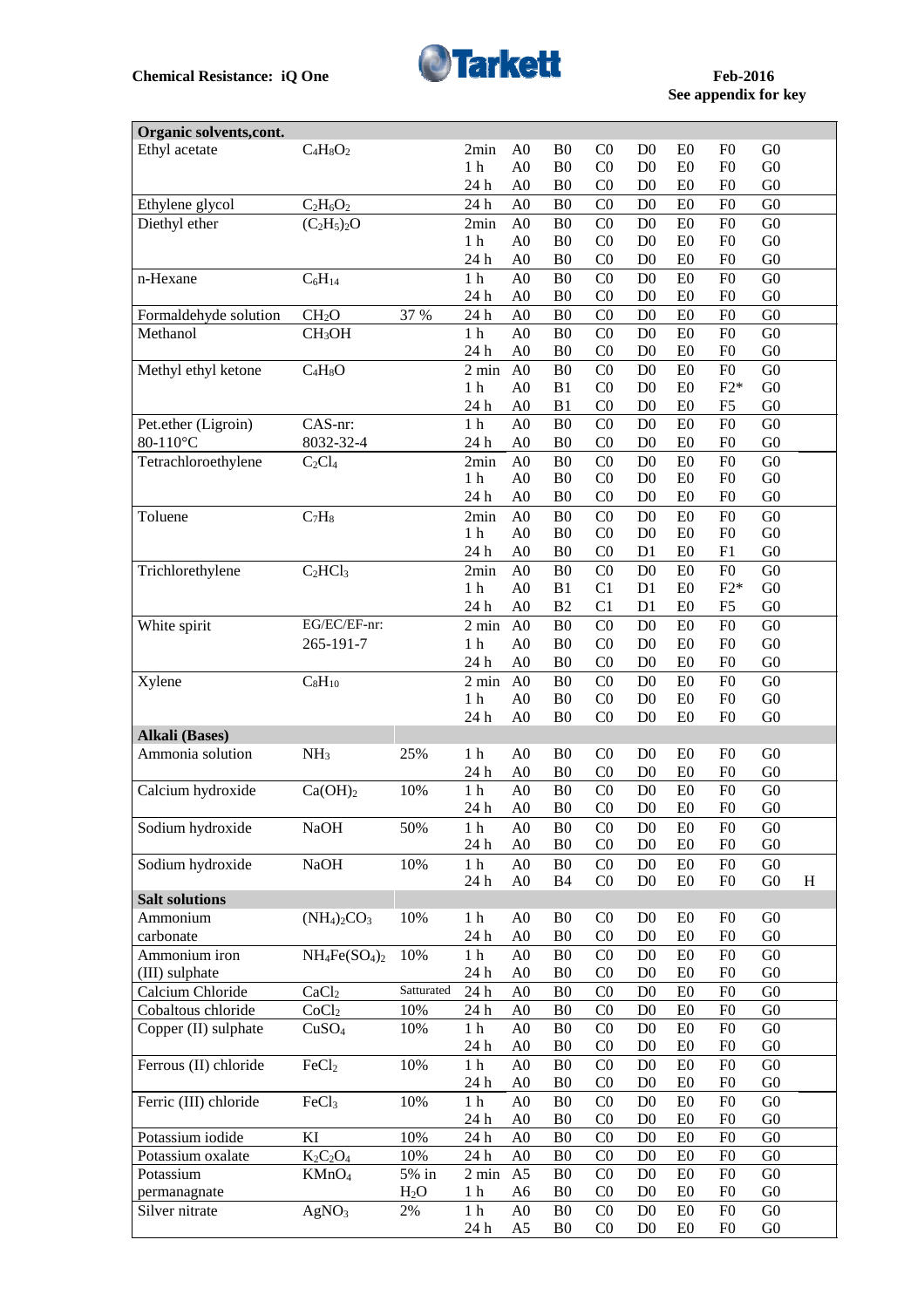

## **See appendix for key**

| Salt solutions cont.                    |                                 |          |                             |                 |                 |                |                 |                |                 |                 |
|-----------------------------------------|---------------------------------|----------|-----------------------------|-----------------|-----------------|----------------|-----------------|----------------|-----------------|-----------------|
| Sodium carbonate                        | Na <sub>2</sub> CO <sub>3</sub> | 20%      | 1 <sub>h</sub>              | A <sub>0</sub>  | B <sub>0</sub>  | CO             | D <sub>0</sub>  | E <sub>0</sub> | F <sub>0</sub>  | G <sub>0</sub>  |
|                                         |                                 |          | 24 h                        | A <sub>0</sub>  | B <sub>0</sub>  | C <sub>0</sub> | D <sub>0</sub>  | E <sub>0</sub> | F <sub>0</sub>  | G <sub>0</sub>  |
| Sodium thiosulphate                     | $Na2S2O3$                       | 10%      | $1\ \mathrm{h}$             | A <sub>0</sub>  | B <sub>0</sub>  | CO             | D <sub>0</sub>  | E0             | F <sub>0</sub>  | G <sub>0</sub>  |
|                                         |                                 |          | 24 h                        | A <sub>0</sub>  | B <sub>0</sub>  | C <sub>0</sub> | D <sub>0</sub>  | E <sub>0</sub> | F <sub>0</sub>  | G <sub>0</sub>  |
| Sodium sulphite                         | Na <sub>2</sub> SO <sub>3</sub> | 10%      | 24 h                        | A <sub>0</sub>  | B <sub>0</sub>  | CO             | D <sub>0</sub>  | E0             | F <sub>0</sub>  | G <sub>0</sub>  |
| <b>Medical Chemicals</b>                |                                 |          |                             |                 |                 |                |                 |                |                 |                 |
| Aniline blue                            |                                 | 2,5% in  | 1 <sub>h</sub>              | A <sub>0</sub>  | B <sub>0</sub>  | C <sub>0</sub> | D <sub>0</sub>  | E <sub>0</sub> | F <sub>0</sub>  | G <sub>0</sub>  |
|                                         |                                 | ethanol  | 24 h                        | A <sub>6</sub>  | B <sub>0</sub>  | C <sub>0</sub> | D <sub>0</sub>  | E0             | F <sub>0</sub>  | G <sub>0</sub>  |
| <b>Betadine</b>                         |                                 | 75       | $1\ \mathrm{h}$             | A <sub>0</sub>  | B <sub>0</sub>  | C <sub>0</sub> | D <sub>0</sub>  | E0             | F <sub>0</sub>  | G <sub>0</sub>  |
| skin cleanser                           |                                 | mg/ml    | 24 h                        | ${\rm A0}$      | B <sub>0</sub>  | C <sub>0</sub> | D <sub>0</sub>  | E0             | F <sub>0</sub>  | G <sub>0</sub>  |
| Bromcresol green                        |                                 | 0.4%     | 24 h                        | A <sub>0</sub>  | B <sub>0</sub>  | C <sub>0</sub> | D <sub>0</sub>  | E0             | F <sub>0</sub>  | G <sub>0</sub>  |
| Eosin                                   |                                 | 1 % in   | $1\ \mathrm{h}$             | A <sub>6</sub>  | B <sub>0</sub>  | CO             | D <sub>0</sub>  | E0             | F <sub>0</sub>  | G <sub>0</sub>  |
|                                         |                                 | ethanol  | 24 h                        | A6              | B <sub>0</sub>  | C <sub>0</sub> | D <sub>0</sub>  | E0             | F <sub>0</sub>  | ${\rm G0}$      |
| Glutaraldehyde                          |                                 | 25%      | $1\ \mathrm{h}$             | $\overline{A0}$ | B <sub>0</sub>  | C <sub>0</sub> | D <sub>0</sub>  | ${\rm E0}$     | F <sub>0</sub>  | G <sub>0</sub>  |
|                                         |                                 |          | 24 h                        | ${\bf A0}$      | B <sub>0</sub>  | C <sub>0</sub> | D <sub>0</sub>  | E <sub>0</sub> | F <sub>0</sub>  | G <sub>0</sub>  |
|                                         |                                 | 5%       |                             | A <sub>0</sub>  | $B\overline{0}$ |                |                 |                | F <sub>0</sub>  | G <sub>0</sub>  |
| Hematoxylin                             |                                 |          | $1\ \mathrm{h}$             |                 |                 | C <sub>0</sub> | D <sub>0</sub>  | E0             |                 |                 |
|                                         |                                 |          | 24 h                        | A0              | B <sub>0</sub>  | C <sub>0</sub> | D <sub>0</sub>  | E0             | F <sub>0</sub>  | G <sub>0</sub>  |
| Hibitane                                |                                 | 0,5%     | $1\ \mathrm{h}$             | A <sub>0</sub>  | B <sub>0</sub>  | C <sub>0</sub> | D <sub>0</sub>  | E <sub>0</sub> | F <sub>0</sub>  | G <sub>0</sub>  |
|                                         |                                 |          | 24 h                        | A <sub>0</sub>  | B <sub>0</sub>  | C <sub>0</sub> | D <sub>0</sub>  | E0             | F <sub>0</sub>  | G <sub>0</sub>  |
| Iodine                                  | I <sub>2</sub>                  | $2\%$ in | 2min                        | A <sub>0</sub>  | B <sub>0</sub>  | CO             | D <sub>0</sub>  | E <sub>0</sub> | F <sub>0</sub>  | G <sub>0</sub>  |
|                                         |                                 | ethanol  | 1 <sub>h</sub>              | A <sub>5</sub>  | B <sub>0</sub>  | C <sub>0</sub> | D <sub>0</sub>  | E0             | F <sub>0</sub>  | G <sub>0</sub>  |
| Iodoform                                |                                 | $1\%$ in | 1 <sub>h</sub>              | A <sub>0</sub>  | B <sub>0</sub>  | CO             | D <sub>0</sub>  | E0             | F <sub>0</sub>  | G <sub>0</sub>  |
|                                         |                                 | ethanol  | 24 h                        | A5              | B <sub>0</sub>  | C <sub>0</sub> | D <sub>0</sub>  | E <sub>0</sub> | F <sub>0</sub>  | G <sub>0</sub>  |
| Methylrosanilinium                      |                                 | 0,1%     | $1\ \mathrm{h}$             | A <sub>0</sub>  | B <sub>0</sub>  | CO             | D <sub>0</sub>  | E0             | F <sub>0</sub>  | ${\rm G0}$      |
|                                         |                                 |          | 24 h                        | A <sub>0</sub>  | B <sub>0</sub>  | CO             | D <sub>0</sub>  | E <sub>0</sub> | F <sub>0</sub>  | G <sub>0</sub>  |
| <b>Disinfectants/cleaning compounds</b> |                                 |          |                             |                 |                 |                |                 |                |                 |                 |
| <b>Product</b>                          | Manuf./Rep.                     |          |                             |                 |                 |                |                 |                |                 |                 |
| <b>Buraton 10F</b>                      | Schülke &                       | 1%       | 24 h                        | A <sub>0</sub>  | B <sub>0</sub>  | C <sub>0</sub> | D <sub>0</sub>  | E <sub>0</sub> | F <sub>0</sub>  | G <sub>0</sub>  |
| $\cdot$ -                               | Mayr                            | 10%      | 24 h                        | A <sub>0</sub>  | B <sub>0</sub>  | C <sub>0</sub> | D <sub>0</sub>  | E <sub>0</sub> | F <sub>0</sub>  | G <sub>0</sub>  |
| Citrosteril                             | Fresenius                       | Conc.    | 24 h                        | ${\rm A0}$      | B <sub>0</sub>  | C <sub>0</sub> | D <sub>0</sub>  | E0             | F <sub>0</sub>  | G <sub>0</sub>  |
| Debisan                                 | Nordex                          | 1 %      | 24 h                        | A0              | B <sub>0</sub>  | C <sub>0</sub> | D <sub>0</sub>  | E0             | F <sub>0</sub>  | G <sub>0</sub>  |
| "-                                      |                                 | 10%      | 24 h                        | A <sub>0</sub>  | B <sub>0</sub>  | C <sub>0</sub> | D <sub>0</sub>  | E <sub>0</sub> | F <sub>0</sub>  | G <sub>0</sub>  |
| Decon-Spore 200 Plus                    | Veltek                          | 0,5%     | 24 h                        | A <sub>0</sub>  | B <sub>0</sub>  | C <sub>0</sub> | D <sub>0</sub>  | ${\rm E0}$     | F <sub>0</sub>  | G <sub>0</sub>  |
|                                         | Associates, Inc                 | 5 %      | 24 h                        | ${\rm A0}$      | B <sub>0</sub>  | C <sub>0</sub> | D <sub>0</sub>  | E0             | F <sub>0</sub>  | G <sub>0</sub>  |
| Dialox                                  | Gambro                          | Conc.    | 24 h                        | ${\rm A0}$      | B <sub>0</sub>  | CO             | D <sub>0</sub>  | E0             | F <sub>0</sub>  | G <sub>0</sub>  |
| Gevisol                                 | Schülke &                       | 0,5%     | 24 h                        | A <sub>0</sub>  | B <sub>0</sub>  | C <sub>0</sub> | D <sub>0</sub>  | E0             | F <sub>0</sub>  | G <sub>0</sub>  |
| $\cdot$ .                               | Mayr                            | 5%       | $24\,\ensuremath{\hbox{h}}$ | A <sub>5</sub>  | B <sub>0</sub>  | C <sub>0</sub> | D <sub>0</sub>  | E0             | F <sub>0</sub>  | G <sub>0</sub>  |
| Incidur                                 |                                 | 0,5%     | 24h                         | $\overline{A0}$ | B <sub>0</sub>  | $\overline{C}$ | $\overline{D0}$ | E0             | $\overline{F0}$ | $\overline{G0}$ |
| $\cdot$ .                               | Henkel                          |          |                             |                 |                 |                |                 |                |                 |                 |
|                                         |                                 | 3%       | 24 h                        | A <sub>0</sub>  | B <sub>0</sub>  | C <sub>0</sub> | D <sub>0</sub>  | E <sub>0</sub> | F <sub>0</sub>  | ${\rm G0}$      |
| Lycetol AF                              | Schülke &                       | $1\%$    | 24 h                        | A <sub>0</sub>  | B <sub>0</sub>  | C <sub>0</sub> | D <sub>0</sub>  | E <sub>0</sub> | F <sub>0</sub>  | G <sub>0</sub>  |
| $\cdot$ .                               | Mayr                            | 5%       | 24 h                        | A <sub>0</sub>  | B <sub>0</sub>  | C <sub>0</sub> | D <sub>0</sub>  | E <sub>0</sub> | F <sub>0</sub>  | G <sub>0</sub>  |
| Melsept                                 | <b>B</b> Braun                  | $1\%$    | 24 h                        | A <sub>0</sub>  | B <sub>0</sub>  | C <sub>0</sub> | D <sub>0</sub>  | E0             | F <sub>0</sub>  | G <sub>0</sub>  |
| $\cdot$ .                               |                                 | 5%       | 24 h                        | A <sub>0</sub>  | B <sub>0</sub>  | C <sub>0</sub> | D <sub>0</sub>  | E <sub>0</sub> | F <sub>0</sub>  | G <sub>0</sub>  |
| Perform                                 | Schülke &                       | 0,75%    | 24 h                        | A <sub>0</sub>  | B <sub>0</sub>  | CO             | D <sub>0</sub>  | E0             | F <sub>0</sub>  | G <sub>0</sub>  |
| "-                                      | Mayr                            | 2,5%     | 24 h                        | A <sub>0</sub>  | B <sub>0</sub>  | C <sub>0</sub> | D <sub>0</sub>  | E <sub>0</sub> | F <sub>0</sub>  | G <sub>0</sub>  |
| Sekumatic                               | Henkel                          | 0,5%     | 24 h                        | A <sub>0</sub>  | B <sub>0</sub>  | C <sub>0</sub> | D <sub>0</sub>  | E0             | F <sub>0</sub>  | G <sub>0</sub>  |
| "-                                      |                                 | 5%       | 24 h                        | A <sub>0</sub>  | B <sub>0</sub>  | C <sub>0</sub> | D <sub>0</sub>  | E0             | F <sub>0</sub>  | G <sub>0</sub>  |
| <b>Sekusept Plus</b>                    | Henkel                          | $1\%$    | 24h                         | A <sub>0</sub>  | B <sub>0</sub>  | C <sub>0</sub> | D <sub>0</sub>  | E0             | F <sub>0</sub>  | G <sub>0</sub>  |
| "-                                      |                                 | 5%       | 24 h                        | A <sub>0</sub>  | B <sub>0</sub>  | C <sub>0</sub> | D <sub>0</sub>  | E <sub>0</sub> | F <sub>0</sub>  | G <sub>0</sub>  |
| Spitacid                                | Henkel                          | Conc.    | $1\ \mathrm{h}$             | A <sub>0</sub>  | B <sub>0</sub>  | C <sub>0</sub> | D <sub>0</sub>  | E0             | F <sub>0</sub>  | G <sub>0</sub>  |
|                                         |                                 |          | 24 h                        | A <sub>0</sub>  | B <sub>1</sub>  | C <sub>0</sub> | D <sub>0</sub>  | E <sub>0</sub> | F <sub>0</sub>  | G <sub>0</sub>  |
| Terralin N                              | Schülke &                       | $1\%$    | 24 h                        | A <sub>0</sub>  | B <sub>0</sub>  | C <sub>0</sub> | D <sub>0</sub>  | E0             | F <sub>0</sub>  | ${\rm G0}$      |
| "-                                      | Mayr                            | 10%      | 1 <sub>h</sub>              | A <sub>0</sub>  | B <sub>0</sub>  | C <sub>0</sub> | D <sub>0</sub>  | E0             | F <sub>0</sub>  | G <sub>0</sub>  |
| "-                                      |                                 | 10%      | 24 h                        | A <sub>0</sub>  | B1              | C <sub>0</sub> | D <sub>0</sub>  | E <sub>0</sub> | F <sub>0</sub>  | G <sub>0</sub>  |
| <b>Tiutol KF</b>                        | B. Braun                        | 3%       | 24 h                        | A <sub>0</sub>  | B <sub>0</sub>  | C <sub>0</sub> | D <sub>0</sub>  | E <sub>0</sub> | F <sub>0</sub>  | G <sub>0</sub>  |
| "-                                      |                                 | 10%      | 24 h                        | A <sub>0</sub>  | B <sub>0</sub>  | C <sub>0</sub> | D <sub>0</sub>  | E <sub>0</sub> | F <sub>0</sub>  | G <sub>0</sub>  |
| Virkon S                                | Sterisol AB                     | 1%       |                             | A <sub>0</sub>  |                 | C <sub>0</sub> |                 |                |                 | G <sub>0</sub>  |
| "-                                      |                                 |          | 24 h                        |                 | B <sub>0</sub>  |                | D <sub>0</sub>  | E <sub>0</sub> | F <sub>0</sub>  |                 |
|                                         |                                 | 2,5%     | 24 h                        | A <sub>0</sub>  | B <sub>0</sub>  | C <sub>0</sub> | D <sub>0</sub>  | E <sub>0</sub> | F <sub>0</sub>  | G <sub>0</sub>  |
| <b>Incidin Plus</b>                     | Ecolab                          | 1%       | 24 h                        | A <sub>0</sub>  | B <sub>0</sub>  | C <sub>0</sub> | D <sub>0</sub>  | E0             | F <sub>0</sub>  | G <sub>0</sub>  |
|                                         |                                 | 5 %      | 24 h                        | A <sub>0</sub>  | B <sub>0</sub>  | C <sub>0</sub> | D <sub>0</sub>  | E <sub>0</sub> | F <sub>0</sub>  | G <sub>0</sub>  |